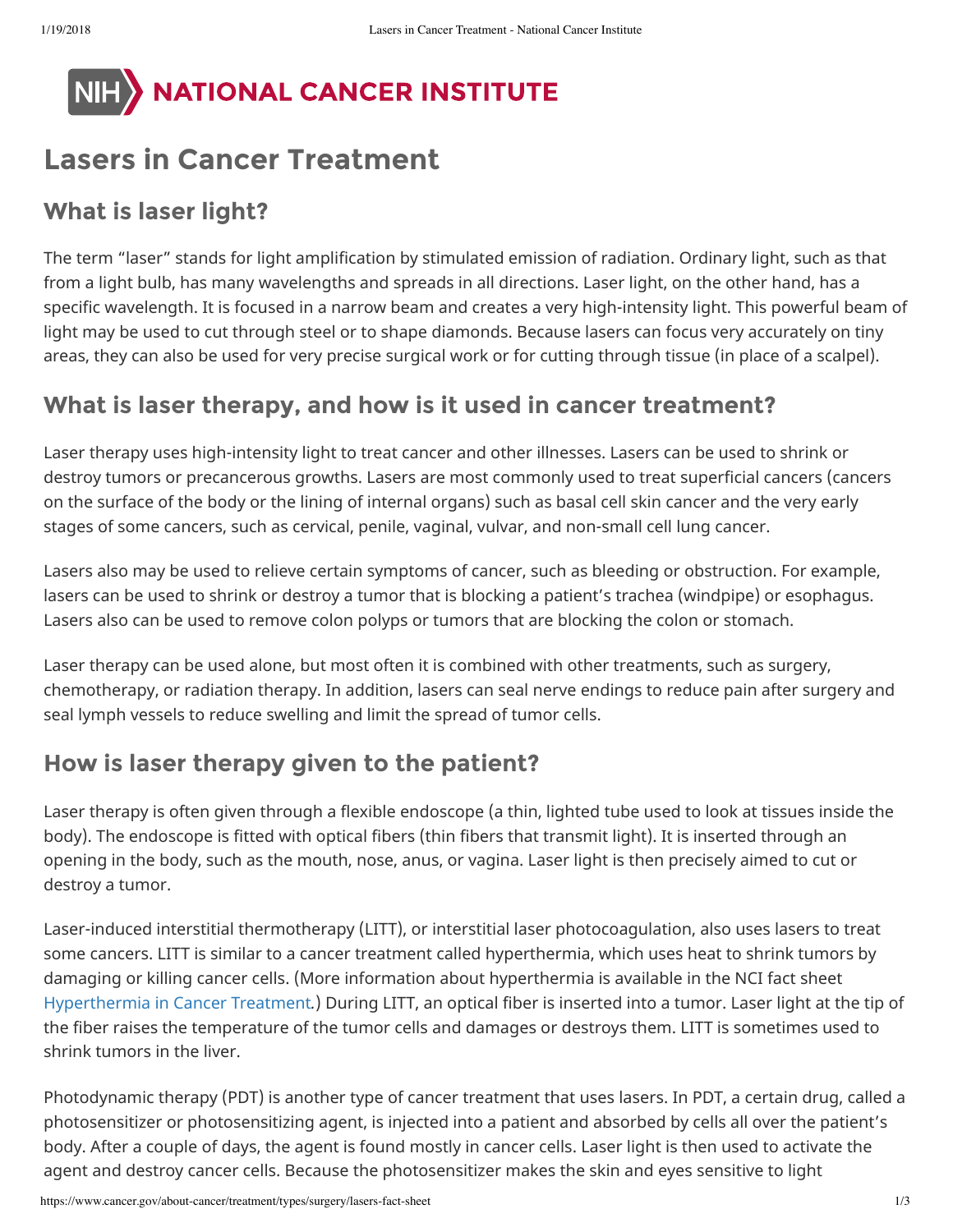afterwards, patients are advised to avoid direct sunlight and bright indoor light during that time. (More information about PDT is available in the NCI fact sheet Photodynamic Therapy for Cancer*.*)

### **What types of lasers are used in cancer treatment?**

Three types of lasers are used to treat cancer: carbon dioxide (CO $_2$ ) lasers, argon lasers, and neodymium:yttrium-aluminum-garnet (Nd:YAG) lasers. Each of these can shrink or destroy tumors and can be used with endoscopes.

 $\textsf{CO}_2$  and argon lasers can cut the skin's surface without going into deeper layers. Thus, they can be used to remove superficial cancers, such as skin cancer. In contrast, the Nd:YAG laser is more commonly applied through an endoscope to treat internal organs, such as the uterus, esophagus, and colon.

Nd:YAG laser light can also travel through optical fibers into specific areas of the body during LITT. Argon lasers are often used to activate the drugs used in PDT.

### **What are the advantages of laser therapy?**

Lasers are more precise than standard surgical tools (scalpels), so they do less damage to normal tissues. As a result, patients usually have less pain, bleeding, swelling, and scarring. With laser therapy, operations are usually shorter. In fact, laser therapy can often be done on an outpatient basis. It takes less time for patients to heal after laser surgery, and they are less likely to get infections. Patients should consult with their health care provider about whether laser therapy is appropriate for them.

#### **What are the disadvantages of laser therapy?**

Laser therapy also has several limitations. Surgeons must have specialized training before they can do laser therapy, and strict safety precautions must be followed. Laser therapy is expensive and requires bulky equipment. In addition, the effects of laser therapy may not last long, so doctors may have to repeat the treatment for a patient to get the full benefit.

# **What does the future hold for laser therapy?**

In clinical trials (research studies), doctors are using lasers to treat cancers of the brain and prostate, among others. To learn more about clinical trials, call NCI's Cancer Information Service at 1–800–4–CANCER or visit NCI's clinical trials page.

#### **Related Resources**

Hyperthermia in Cancer Treatment Photodynamic Therapy for Cancer

**Reviewed:** September 13, 2011

*Most text on the National Cancer Institute website may be reproduced or reused freely. The National Cancer Institute should be credited as the source and a link to this page included, e.g., "Lasers in Cancer Treatment was originally*